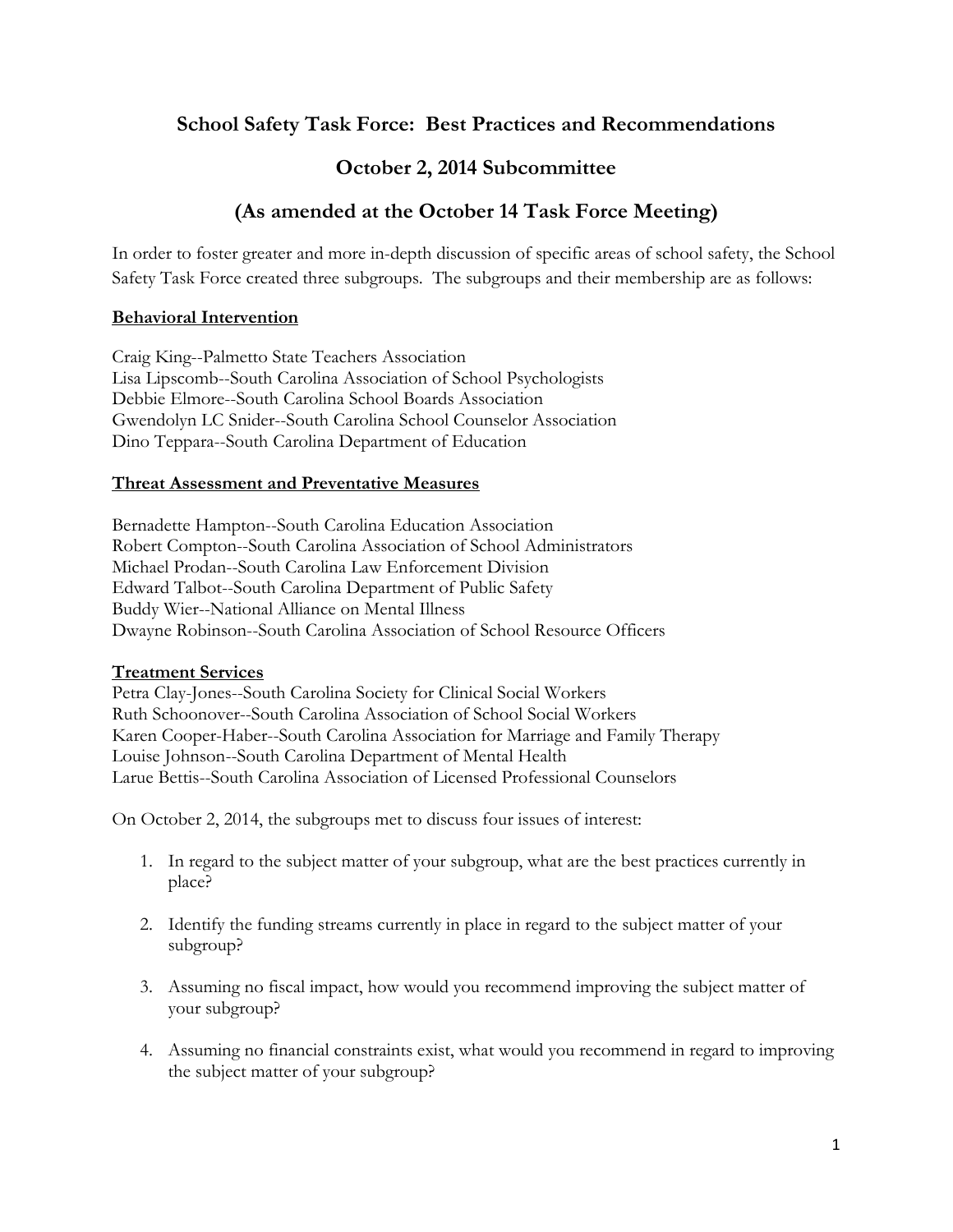Subgroups allowed for input from members who serve on the Task Force, but were assigned to a different subgroup. $^1$  $^1$ 

The subgroups proposed the following best practices and recommendations, and provided the input regarding funding:

### **Current Best Practices**

The subgroups identified the following best practices:

- 1. Multi-tiered systems of support are very effective.
- 2. Multi-disciplinary student assistance/intervention teams review student's needs, at-risk behaviors, and develop plans of service
- 3. Most districts have a "team approach" to compile information when students are having behavioral, academic, speech or any type of educational issue prior to a student receiving services. These teams are made up of a school psychologist, counselor, nurse, speech therapist, school social workers, teacher (or teachers), and parent that meet to discuss the student's concerns and make recommendations. They may also have an individual gather information/recommendations on a child and a formal meeting may not be necessary.
- 4. The model school policy for bullying published by the State Department of Education provides a guide to districts for policy development.
- 5. The Positive Behavioral Intervention Service (PBIS) is an excellent asset for districts at a minimal cost.
- 6. School Resource Officers (SRO) have proven to be extremely effective in regard to violence prevention, violence intervention, and improving the safety climate of schools.
- 7. School Social Workers are employed by some districts to address mental health issues of student and families. Services include the following: crisis intervention, home visits, individual and group counseling, serving as part of multi-disciplinary teams, implementing and serving on safety/risk assessment teams, attendance and dropout prevention, and other additional duties.
- 8. In addition to school social workers, some districts employ other support staff including certified school counselors (some of whom are licensed professional counselors), licensed marriage and family therapists, school psychologists, and school-based mental health counselors.
- **9.** Some districts are trained in trauma informed care and are using it as a school wide approach.

<span id="page-1-0"></span> $1$  Sabrina Moore attended in place of Dino Teppara. Robert Compton, Dwayne Robinson, and Gwendolyn Snider were unable to attend.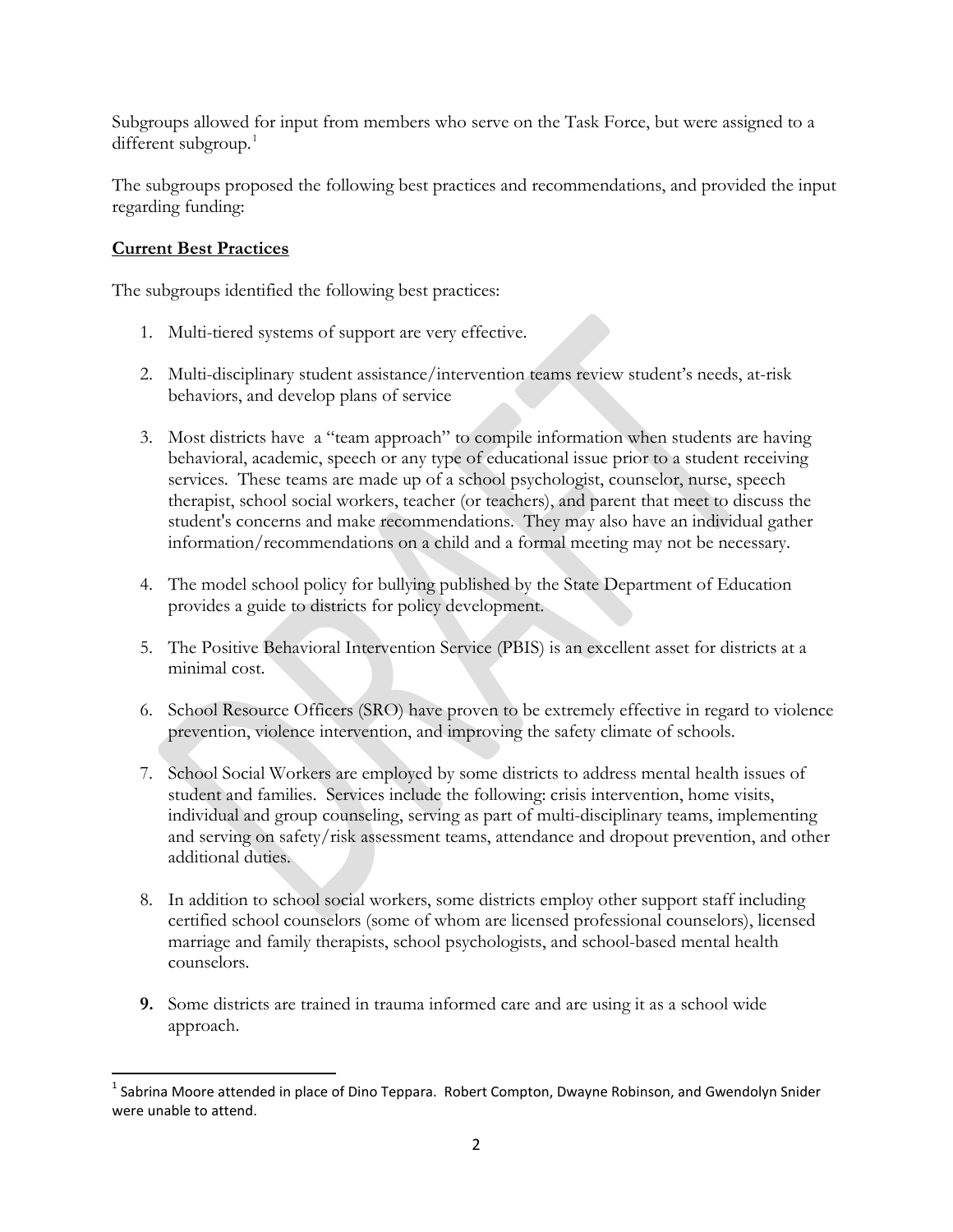#### **10. Recommendations--Revenue Neutral**

- 11. The subgroups identified the following revenue neutral recommendations. (*Note: the recommendations are in no particular order*.)
- 12. Greater, constant, and continuous collaboration between schools, mental health professionals, law enforcement, counselors, social workers, and anyone else who assists students with mental health issues, including private providers, is vital.
- 13. At the state level, private non-profit organizations and state agencies should collaborate to address school safety/mental health issues. (The Department of Juvenile Justice and the Department of Social Services play a key role in working with families and students.)
- 14. Schools should be required to examine their safety climates and implement positive climate change where needed, e.g. PBIS.
- 15. The State Department of Education's model bully policy should be amended and updated to include other mental health issues.
- 16. School districts should have a mental health policy that suggests the use of broad-based referrals. The SC School Board Association is encouraged to review their model policies on mental health, and consider including a reference to Mental Health Services.
- 17. Districts should implement PBIS beginning in elementary schools and ensure that feeder schools are also included.
- 18. Schools should have positive interventions that address gang activity, especially in middle schools.
- 19. The Department of Education (or the appropriate Law Enforcement entity) should do a survey and develop a warehouse for gang intervention strategies to identify what is going on in both the school and community.
	- a. An example of a resource that serves as a clearinghouse for research based model programs is the National Dropout Prevention Center. NDOPC maintains a list of vetted and proven programs that center around their fifteen key strategies for dropout prevention, including family engagement. Districts should avail themselves of these and other resources to identify best practices for meeting the needs of their at risk students that are most compatible with local norms and conditions
- 20. Districts should avail themselves of strategies and models in order to identify evidence-based mental health programs that are most compatible with local norms and conditions. An example of a strategy and model clearinghouse is the National Dropout Prevention Center that maintains a list of vetted and proven programs. The State Department of Education should ensure that a clearinghouse of strategies and models is readily available to districts.
- 21. There should be greater publicity of mental health services to parents and students.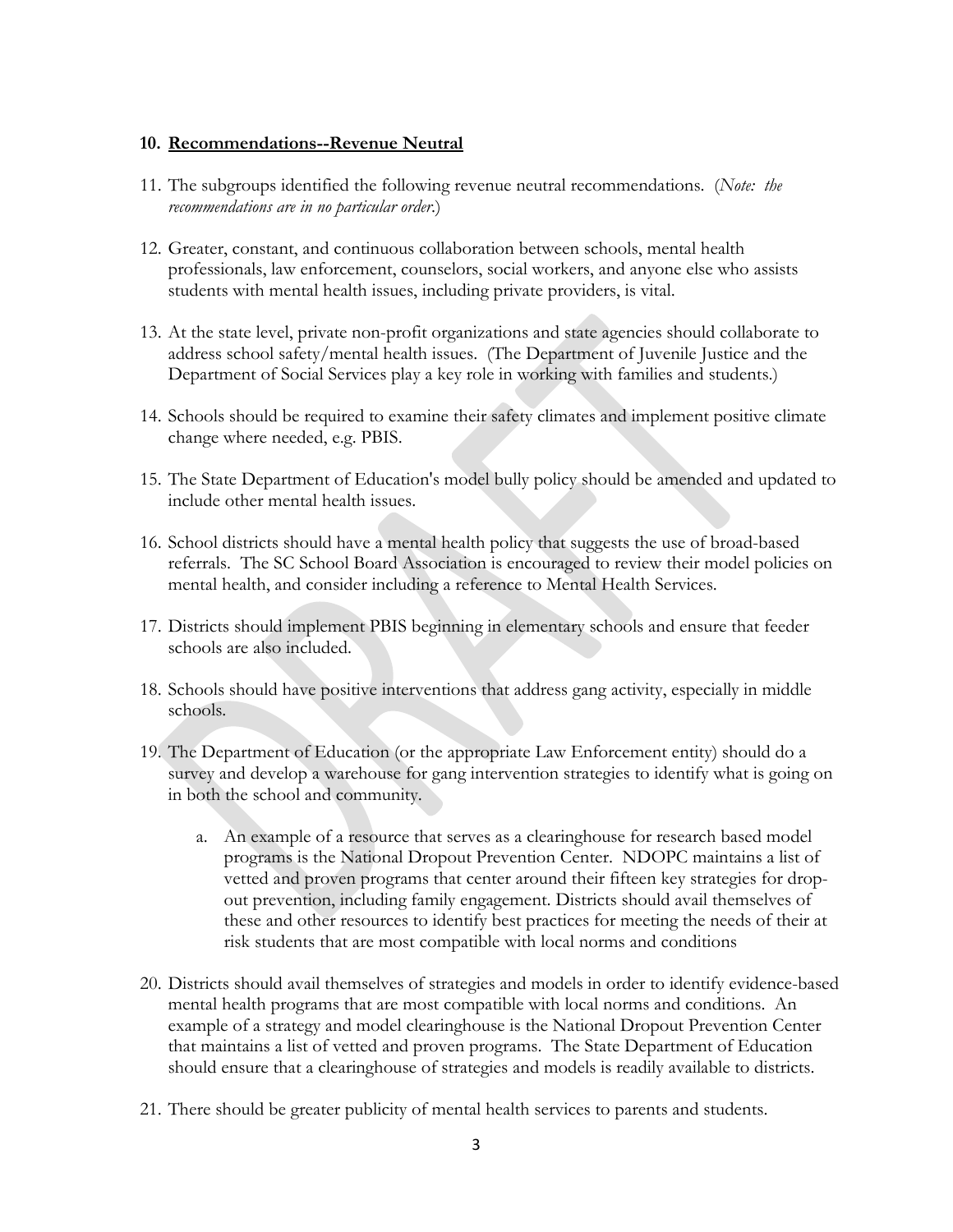- 22. Schools should have easy access to a list of available mental health providers to include both public and private resources.
- 23. The General Assembly should explore how to make existing funding for SROs more secure so that it is difficult to remove SROs from schools in the event of budget shortfalls.
- 24. Every school district should have a designated and trained threat assessment team. The team should be comprised of school administration, faculty (but not the teacher of a student whose actions are under review), law enforcement (SRO if one is assigned to the school), and a mental health professional. Its purpose would be preventative in nature, with the express purpose of identifying an individual presenting an indication of danger or harm.
	- a. Assessment teams should have access to legal counsel (and a human resources professional if an employee is involved). The team will have the responsibility of determining a course of action to mitigate the behavior. A name other than "Threat Assessment" (such as "Risk Assessment") should be used.
	- b. Labeling of students with difficulties is a significant issue in schools. These labels can and do follow them through their school career. Threat Assessment Teams, if they are recommended by this taskforce, must have strict confidentiality protections with accountability to protect the subject person's reputation and insure that labeling, (as a terrorist, as dangerous, etc.) are not a consequence of the team's effort. The goal is early intervention and treatment for the success of the student/employee.
- 25. Schools should be required to conduct safety (lockdown) drills more frequently.
- 26. Early detection of, and interventions with, individuals with depressive elements is important.
- 27. Districts should remove zero tolerance policies.
- **28.** Create a risk and vulnerability team. The team would be formed under the structure of the Emergency Management Unit of SLED. The team would work with SROs to conduct risk and vulnerability assessments, with a focus on school facilities and environment. It would evaluate the current state of safety and security for all schools, to include any current emergency plans that are in place.
	- a. The teams must identify any strengths, weaknesses and best practices and evaluate access controls for schools (e.g. are key cards being utilized or can they be utilized). Additionally, teams must evaluate safety drills (i.e. evacuation, shelter in place, and lockdown plans) and ensure that schools drill the plans. Maps of school buildings and grounds must be provided to local law enforcement agencies, and maps should use a uniform numbering system for all doors for law enforcement response.
	- b. Teams must also make certain that there are communication plans for emergencies, family reunification areas, and protocols for the release of students. Schools that are geographically isolated must be identified due to longer law enforcement response times.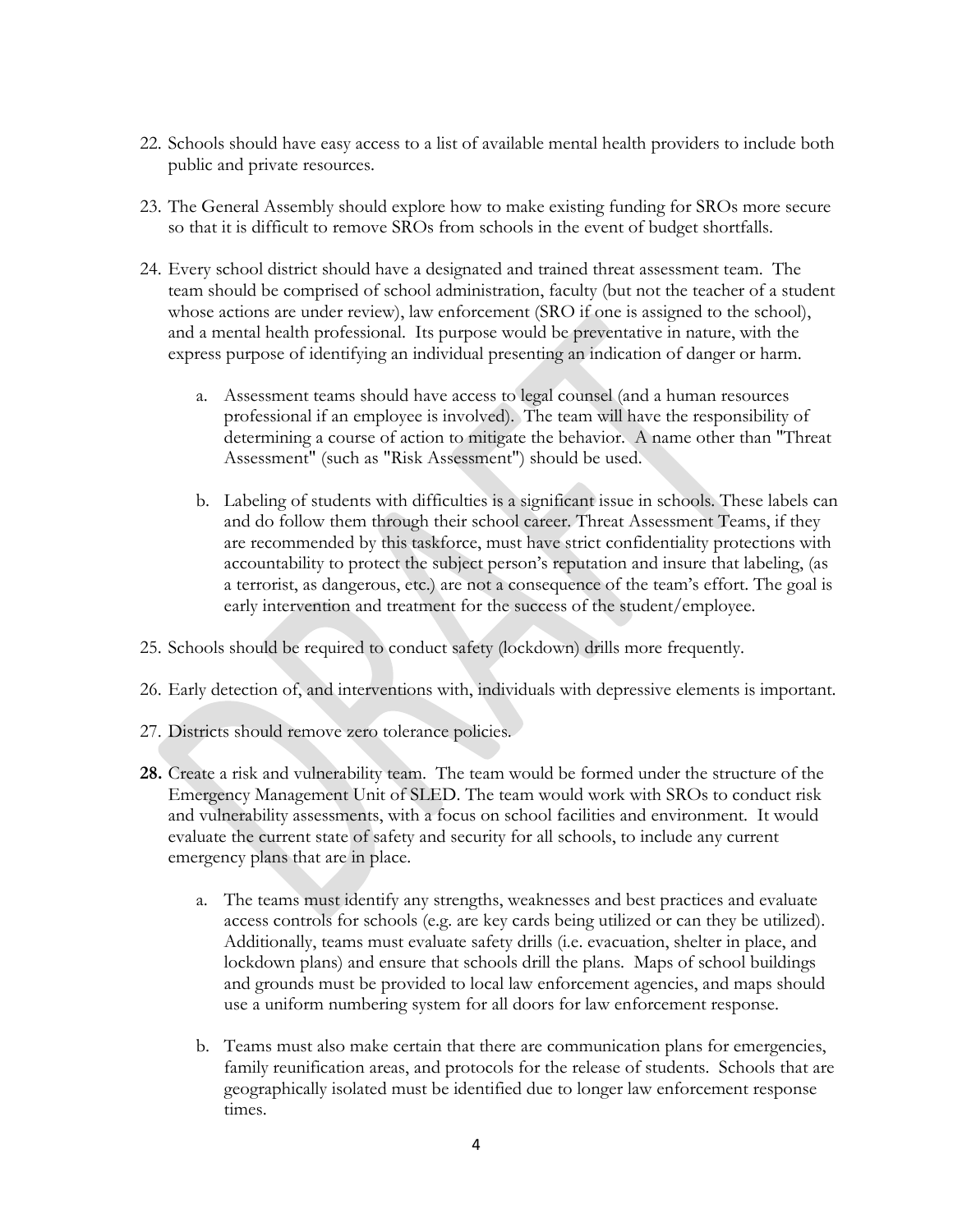- 29. School administrators should receive NIMS (National Incident Management System) Training
- 30. Each district should complete a comprehensive report on the number of SROs in each school district.
- 31. Districts should consult with one another to determine if it is possible to share the cost of SROs.
- 32. Districts must complete an annual report with recommendations for school safety improvement once every three years. Reports should be submitted to the State Department of Education and the General Assembly.
- 33. The State Department of Education should review and cyclically update the Model School Safety Plan.
- 34. A periodic review of the Department's Model School Safety Plan by Law Enforcement is recommended.
- 35. The quality and effectiveness of a district's School Safety Plans should be subject to review and approval by a designated entity (such as the local school board, etc.).
- 36. Districts should ensure that DSS is invited to participate in multi-disciplinary teams.
- 37. Parents or guardians should be involved in treatment services.
- 38. The State Department of Education should facilitate assistance for smaller and less affluent school districts from larger and/or more affluent school districts in regard to training or other programmatic assistance. The Department should establish a clearinghouse of strategies and models that are readily available to school districts, and provide logistical support to districts seeking help in implementing those strategies and models.
- 39. The State Department of Education should compile a list of recommended evidence-based programs, and make this list readily available on their web site, to include cost and funding information.
- 40. All schools should have a Student Assessment Team comprised of administrators, counselors, psychologists, social workers and parents to assist individual students who are identified as having, or who may develop, emotional and behavioral issues. Districts should be surveyed to ensure that teams are in place.
- 41. The State Department of Education should create and publicize a clearinghouse that will assist districts with identifying and writing grants. The Department should apply for appropriate grant opportunities.
- 42. The State Department of Education should communicate with districts to inform them of Medicaid access and provide assistance to districts that need it.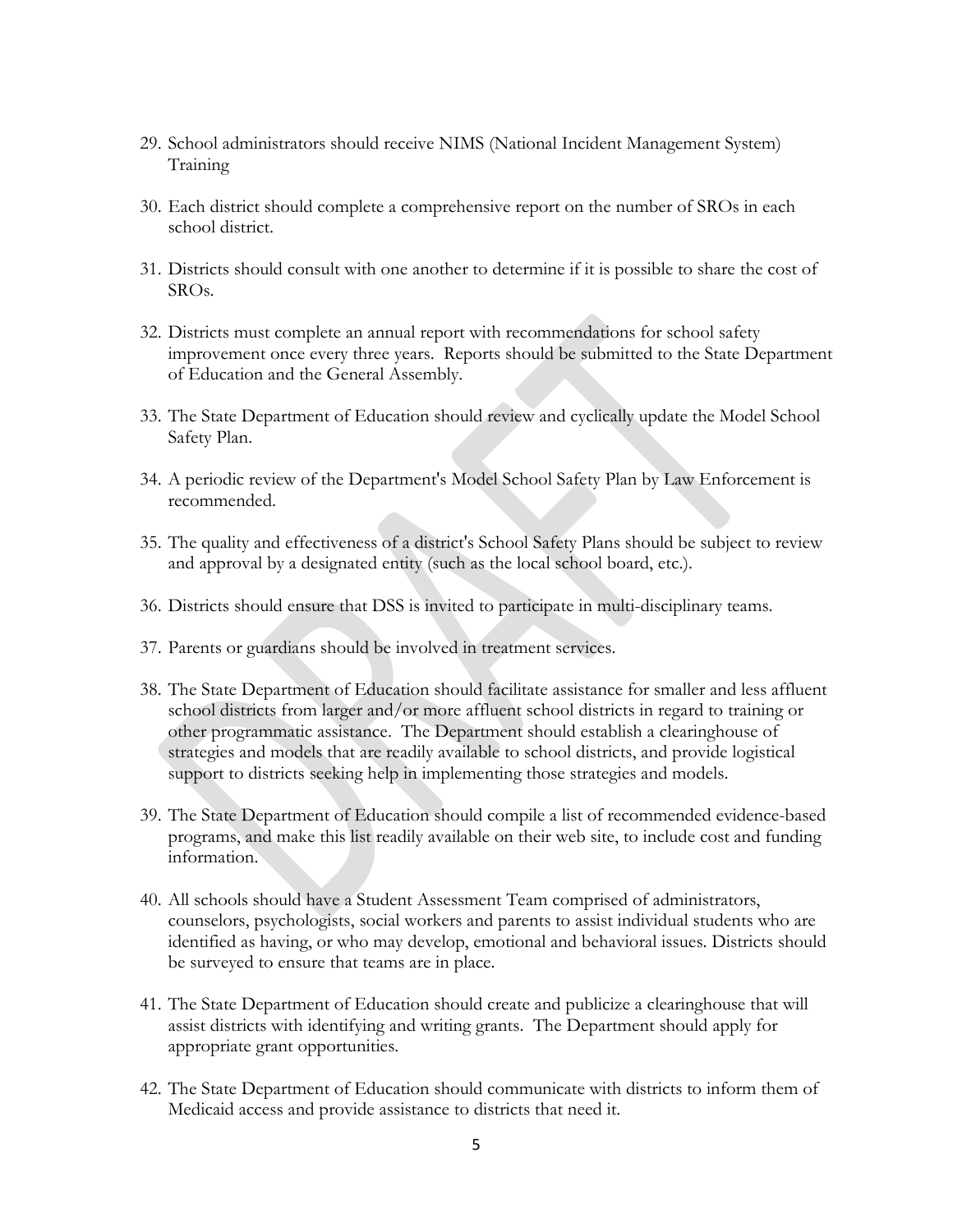- 43. Several entities may find it difficult to contract with the Department of Health and Human Services. This process should be streamlined and made easier in order to increase access to Medicaid.
- 44. State Department of Education should work with other state agencies to locate funding sources to expand multi-disciplinary mental health support services in the schools.
- 45. Provide training in safety/at-risk behaviors for school administrators through the State Department of Education.
- 46. Districts should work with DJJ/DMH to have districts trained in Trauma Informed Care.
- 47. Many, if not most, people are unfamiliar with the early warning signs of mental illness until they affect a family member. To be able to effect early detection and early treatment, it is essential that all school personnel be educated about the various emotional/mental illnesses and their early signs. All schools should be required to have annual staff in-service training to educate about emotional/mental illnesses. (As a resource to meet this need, the National Alliance on Mental Illness is teaching *Parents and Teachers as Allies* as a two hour in-service in a few school districts . *Parents and Teachers as Allies* is a program that focuses on helping school staff and families with the school community to better understand the early warning signs of mental illness in children and adolescents.
- 48. School districts should increase community outreach and involvement. For example, the State Department of Education, school districts and/or the Department of Mental Health or other appropriate entities are encouraged to post mental health resource information in a prominent place on their respective websites.

#### Recommendations that have a Fiscal Impact

The following recommendations, if enacted, would have an impact to the state's General Fund.

- 49. Explore creating a School Safety Office or Program at an institution of higher education that will assist with school safety plans and protocol, and potentially provide training of school personnel, including SROs.
- 50. Examine the current ratios of mental health providers (to include school psychologists, counselors, nurses, speech therapists, and school social workers).
- 51. Encourage school districts to examine options for meeting nationally recommended staffing levels.
- 52. More males should be encouraged to enter the teaching and mental health professions.
- **53.** The South Carolina Department of Mental Health has mental health professionals in approximately 500 schools. In order to expand services to all schools, various funding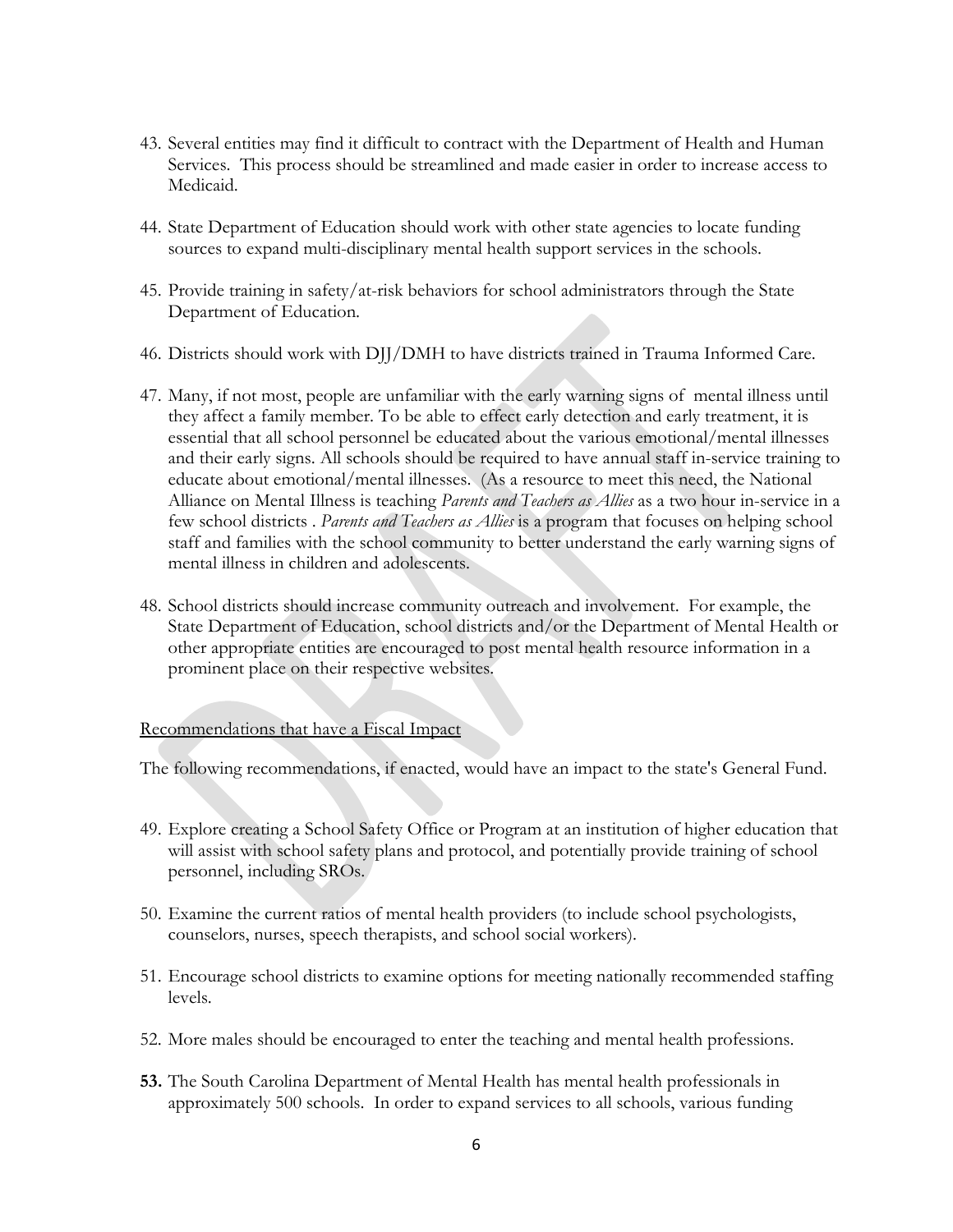methods should be explored. Once their services have been established and billed for approximately three years, most DMH professionals can recoup approximately seventy percent of their costs. **[Staff note: Because a specific provider is mentioned, there has been discussion from members of the Task Force to remove this recommendation.]** 

- 54. Every school should have a School Resource Officer, especially schools that are geographically isolated.
- 55. As exemplified in the Connecticut model, each school district should have access to a full service community-school mental health services facility that allows all applicable Medicaid providers to offer services.
- 56. Increase state appropriation to the Department of Mental Health in order to have a DMH professional in every school. [Staff note: Because a specific provider is mentioned, there has been discussion from members of the Task Force to remove this recommendation.]
- 57. Provide framework and support for regular training and support in regards to school safety and risk assessment plans.
- 58. At least one school social worker per district or the recommended ratio of 1 to 500. [Staff note: Because a specific ratio is mentioned, there has been discussion from members of the Task Force to remove this recommendation.]
- 59. Allow districts to determine how to use funds to serve students with mental health/safety issues to include additional school psychologists, marriage and family therapists, licensed counselors, licensed school social workers, Department of Mental health counselors.
- 60. School safety funding should be provided to the State Department of Education for grants to districts. Autonomy is necessary for schools to determine their needs.

#### **Funding Sources**

The issue of School Safety is necessarily broad and complex. Classroom teachers, counselors, administrators, mental health professionals, social workers, and law enforcement all have a role in insuring the safety of students. The following are possible sources of funding:

- State General Funds
- Federal and private grants<sup>[2](#page-6-0)</sup>
	- o McKinney Vento Federal Grants
	- o Department of Defense Grants
	- o United States Department of Education Grants
	- o United Stated Department of Health and Human Services

<span id="page-6-0"></span><sup>&</sup>lt;sup>2</sup> When grants are factored into any funding equation, it is important to remember that this a varying and non-recurring source of revenue.